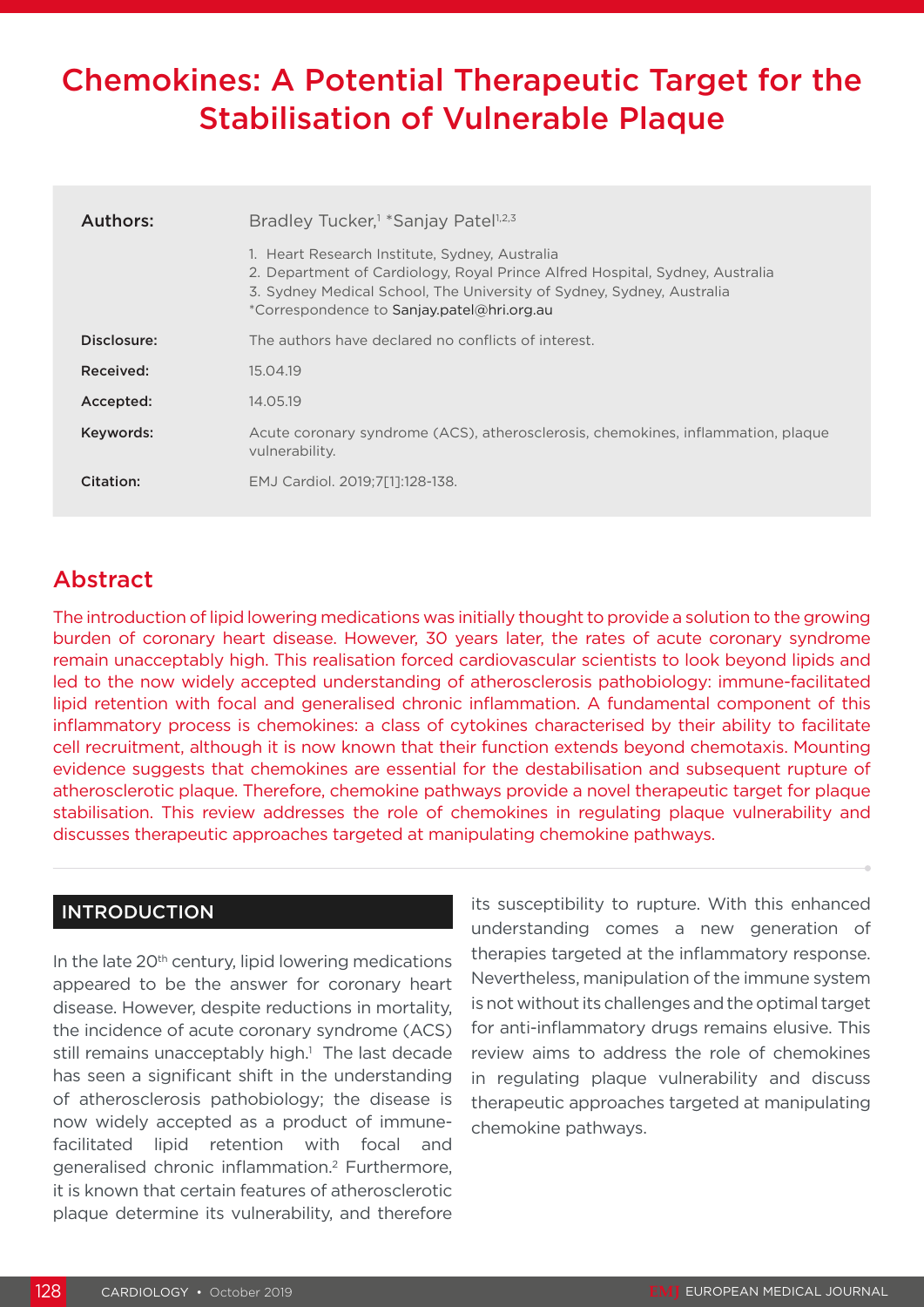### **CHEMOKINES**

Chemokines are a class of cytokines characterised by their ability to exert chemotactic effects, although their functionality does not stop there. Chemokines are divided into four subclasses by virtue of their N-terminal cysteine residue arrangement: C, CC, CXC, and CX3C.<sup>3</sup> Chemokines act via a family of class A G-protein-coupled receptors, collectively termed chemokine receptors. Commonly, a single chemokine ligand is shared by a number of receptors, for example, CCL5 interacts with CCR1, CCR3, and CCR5. Multiple cell types secrete chemokines and express their cell surface receptors. In the setting of atherosclerosis, white blood cells (WBC), platelets, endothelial cells (EC), and smooth muscle cells (SMC) contribute the vast majority of chemokine ligands and receptors.<sup>3</sup>

#### VULNERABLE PLAQUE

ACS is a clinical manifestation incorporating both unstable angina and myocardial infarction, with and without ST-segment elevation. Most commonly ACS is preceded by rupture of a vulnerable coronary plaque leading to thrombosis and subsequent occlusion of blood flow.<sup>4</sup> There is increasing evidence that suggests plaque stability is regulated by chemokines (Table 1). Chemokines regulate plaque stability by modulating immune cell infiltration, systemic inflammation, fibrous cap thickness, necrotic core size, collagen content, and SMC accumulation (Figure 1).

#### IMMUNE CELL INFILTRATION

Immune cell infiltration is a hallmark pathological feature of atherosclerosis. Although monocytes/ macrophages are the primary immune cell linked to atherosclerosis, plaque stability is the product of a complex interplay between several WBC including monocytes, macrophages, neutrophils, and lymphocytes.2 Recruitment of WBC to atherosclerotic lesions is driven by a chemotactic gradient, produced largely by a dysfunctional endothelium. Once recruited, many cells become trapped in the lesion and secrete a plethora of proinflammatory cytokines. Prolonged inflammation ultimately degrades plaque

structure and renders the lesion susceptible to rupture.<sup>2</sup>

#### Monocytes/Macrophages

Circulating monocytes demonstrate heterogeneity by differential expression of chemokine receptors. Plaque progression relies heavily upon the continual recruitment of monocytes and, unsurprisingly, plaque vulnerability is closely related to macrophage content. Classical monocytes, which account for up to 90% of circulating monocytes, typically employ CCR2 and CX3CR1 to migrate into plaque.35 On the other hand, non-classical monocytes primarily use CCR5.<sup>35</sup> Deficiency in any one of the aforementioned chemokine receptors or their respective ligands results in a substantial decrease in monocyte recruitment to plaque. On the other hand, combined inhibition of CCL2, CX3CR1, and CCR5 completely inhibits intraplaque macrophage accumulation.<sup>36</sup> These three chemokine axes work together to direct monocyte recruitment to sites of atherosclerotic lesions; hence, CCL2, CCL5, and CX3CL1 are all highly expressed in vulnerable plaque.<sup>37</sup>

Although monocyte recruitment appears largely dependent upon activation of CCR2, CCR5, and CX3CR1, inhibition of other chemokine pathways also suppresses macrophage accumulation within plaque. This suggests that activation of the primary chemotactic pathways requires functional secondary interactions. For example, activated platelets deposit CCL5 on the surface of EC which interacts with HNP1, secreted from neutrophils, to promote monocyte adhesion. Blocking this HNP1–CCL5 heterodimer stunts myocyte recruitment.14 A similar heterophilic interaction occurs between CCL5 and CXCL4, which, when inhibited, suppresses monocyte infiltration.12

The chemokines CXCL16 and CX3CL1 are unique multifunctional proteins that can be both expressed on the cell surface or cleaved to act as a soluble ligand. Membrane-bound CX3CL1 facilitates monocyte adhesion to an inflamed endothelium and the formation of plateletmonocyte complexes that are subsequently recruited to plaque.<sup>38</sup> The role of CXCL16 is more elusive. Deficiency of CXCL16 in mice increases plaque size, which is thought to be the result of reduced oxidised-low-density lipoprotein scavenging and apoptotic body clearance.<sup>32</sup>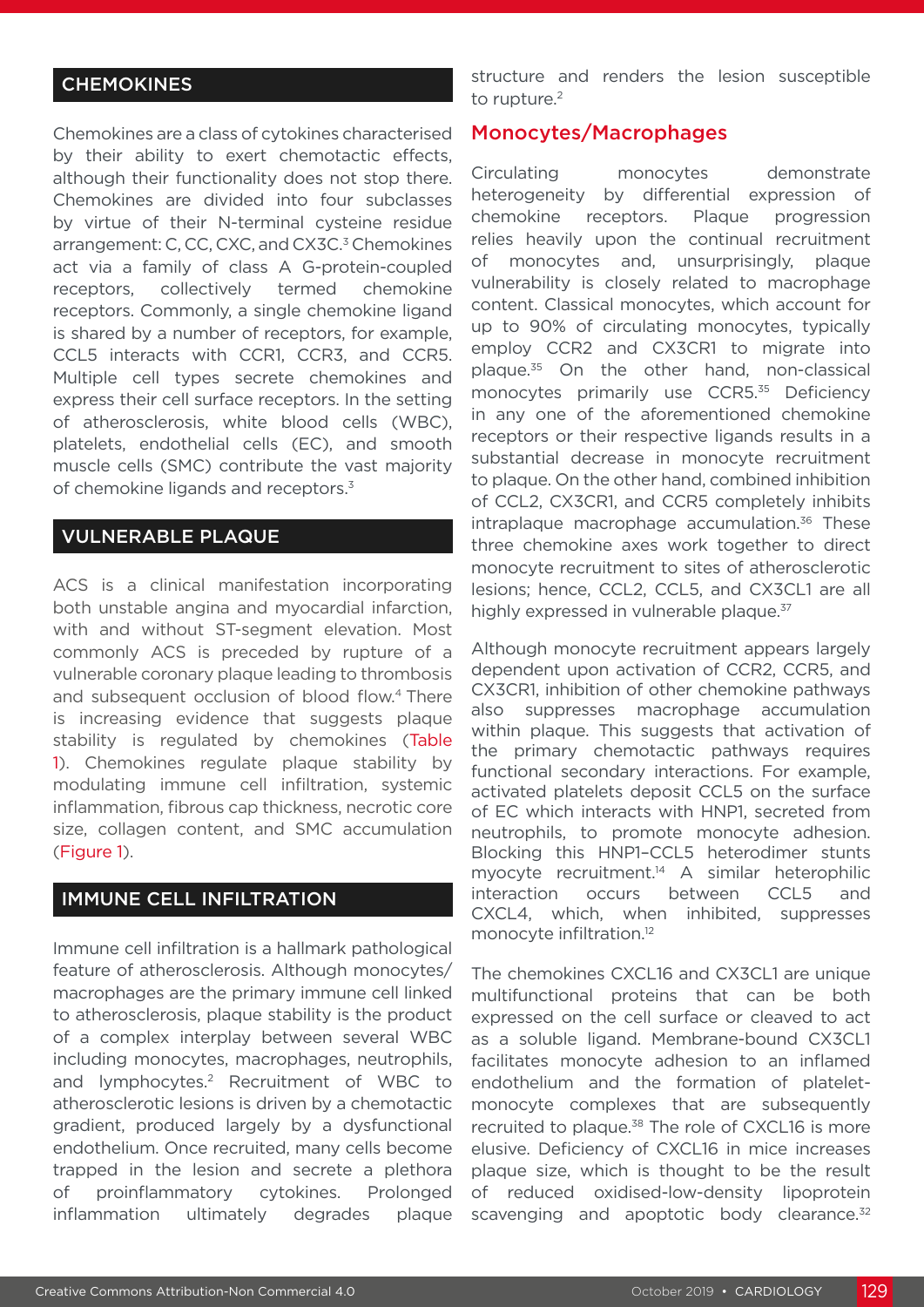Table 1: Role of chemokines in modulating plaque stability.

| Ligand   | Receptor         | <b>Effect on Stability</b> | <b>Function in Plaque</b>                                                                                              | Reference     |
|----------|------------------|----------------------------|------------------------------------------------------------------------------------------------------------------------|---------------|
| CCL1     | CCR8             | $\leftrightarrow$          | <b>SMC</b> recruitment                                                                                                 | 5             |
| CCL2     | CCR <sub>2</sub> |                            | Monocyte<br>recruitment<br>↑ MMP expression<br>and activity<br>Crosstalk between<br>macrophages and<br><b>SMC</b>      | 6, 7, 8       |
| CCL3     | CCR5             |                            | Neutrophil<br>recruitment<br>个 Neutrophil<br>activity<br>$\sqrt{}$ Neutrophil<br>apoptosis                             | $\mathcal{G}$ |
| CCL4     | CCR5             |                            | Facilitates EM<br>transition                                                                                           | 10            |
| CCL5     | CCR5             |                            | Monocyte, T-cell,<br>and neutrophil<br>recruitment<br>CCL5-HNP1<br>heterodimers<br>CCL5-CXCL4<br>heterodimers          | $11 - 14$     |
| CCL17    | CCR4             |                            | Limits T-reg<br>expansion                                                                                              | 15            |
| CCL19/21 | CCR7             | $\longleftrightarrow$      | Macrophage egress<br>from plaque<br>M1 macrophage<br>migration<br>个Th2 and T-reg<br>activity<br>$\sqrt{}$ Th1 response | $16 - 19$     |
| CCL20    | CCR6             |                            | <b>B-cell recruitment</b>                                                                                              | 20            |
| CXCL1    | CXCR2            | $\leftrightarrow$          | EPC mobilisation and<br>migration<br>Facilitates plaque<br>regression<br>Leukocyte<br>recruitment                      | 21            |
| CXCL4    | CCR1             |                            | Induction of M4<br>macrophages<br>Monocyte<br>recruitment                                                              | 22            |
| CXCL5    | CXCR2            |                            | Limits foam cell<br>formation                                                                                          | 23            |
| CXCL8    | CXCR1/2          |                            | Neutrophil<br>recruitment                                                                                              | 24            |
| CXCL10   | CXCR3            |                            | 个 Th1 cell<br>$\sqrt{}$ T-reg response                                                                                 | $13,25 - 27$  |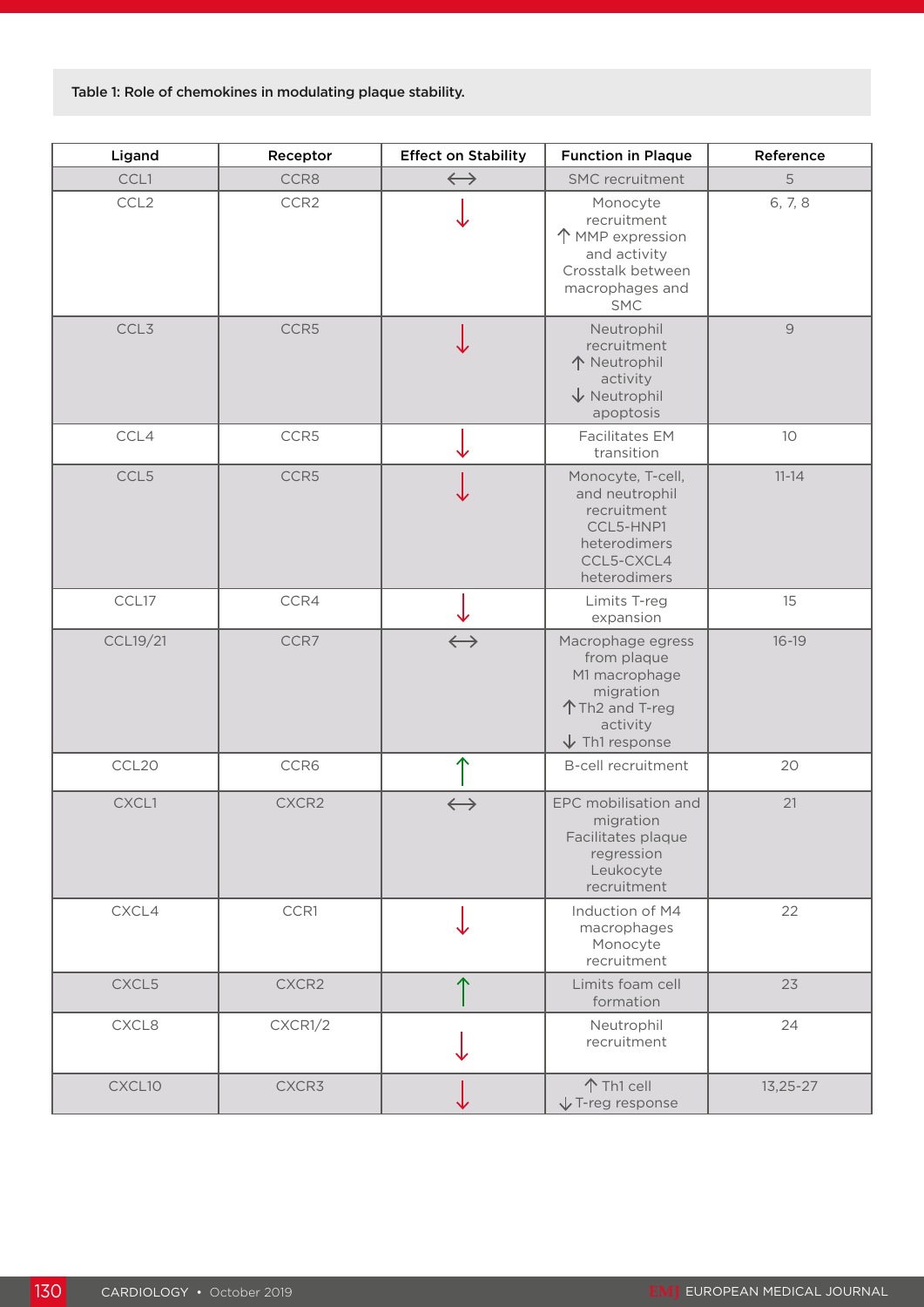| Ligand  | Receptor | <b>Effect on Stability</b> | <b>Function in Plaque</b>                                                                                                                                                                                            | Reference |
|---------|----------|----------------------------|----------------------------------------------------------------------------------------------------------------------------------------------------------------------------------------------------------------------|-----------|
| CXCL12  | CXCR4    |                            | Cell survival in<br>endothelial and SMC<br>SPC mobilisation and<br>migration<br>个 VE-cadherin<br>expression in<br>endothelium<br>$\bigwedge$ Neutrophil activity<br>and survival<br>↑ Contractile<br>response of SMC | $28 - 31$ |
| CXCL16  | CXCR6    | $\leftrightarrow$          | Promotes ox-LDL<br>scavenging and<br>apoptotic body<br>clearance<br>Unfavourable effect<br>on stability when<br>overexpressed                                                                                        | 32,33     |
| CX3CL1  | CX3CR1   | $\leftrightarrow$          | Platelet-monocyte<br>complex formation<br>Cell survival for<br>monocytes and SMC<br>Monocyte<br>recruitment and<br>adherence<br>Required for EPC<br>protective effect                                                | 6,21,22   |
| $IL-10$ | CXCR3    | $\leftrightarrow$          | 个 SMC proliferation                                                                                                                                                                                                  | 34        |

EM: endothelial-mesenchymal; EPC: endothelial progenitor cell; HNP1: human neutrophil peptide 1; IL-10: inducible protein-10; MMP: matrix metalloproteinase; ox-LDL: oxidised low-density lipoprotein; SMC: smooth muscle cell; SPC: smooth muscle progenitor cell; Th: T-helper cell; T-reg: regulatory T-cell; VE-cadherin: vascular endothelial cadherin.

Conversely, CXCL16 overexpression promotes plaque destabilisation.33

In humans, high levels of soluble CXCL16 is prognostically unfavourable in ACS patients.<sup>32</sup> This discrepancy may be the product of differing effects of membrane-bound versus soluble CXCL16.

CXCL5 does not directly recruit monocytes to the dysfunctional endothelium; nevertheless, it is involved in macrophage trapping within plaque. Inhibition of CXCL5 increases monocyte-derived foam cell accumulation in plaque. Analogously, exogenous administration of CXCL5 limits foam cell formation. This effect is as a result of CXCL5/ CXCR2 signalling, which improves cholesterol efflux from macrophages by upregulating ABCA1 expression.<sup>23</sup> In humans, there is a strong negative association of circulating CXCL5 levels

with coronary artery disease severity.<sup>39</sup>

#### Lymphocytes

T cells are a heterogenous population with many subtypes, several of which are involved in atherosclerosis. Th1 cells are the most abundant T cell in human atherosclerotic plaque. IFNgamma is the prototypic cytokine secreted from these cells and is known to promote plaque vulnerability by impairing collagen formation and maturation.40 Th1 cells express high levels of CXCR3, which is required for their migration into atherosclerotic plaque.25 Antagonism of CXCR3 or its ligand CXCL10 alters the T-cell response to an atherogenic stimulus by reducing Th1 cell infiltration and increasing regulatory T-cell (T-reg) accumulation.<sup>26</sup> Inhibition of the CXCL10/CXCR3 axis produces a more stable plaque phenotype and in humans, high CXCL10 expression is predictive of vulnerable plaque. $27$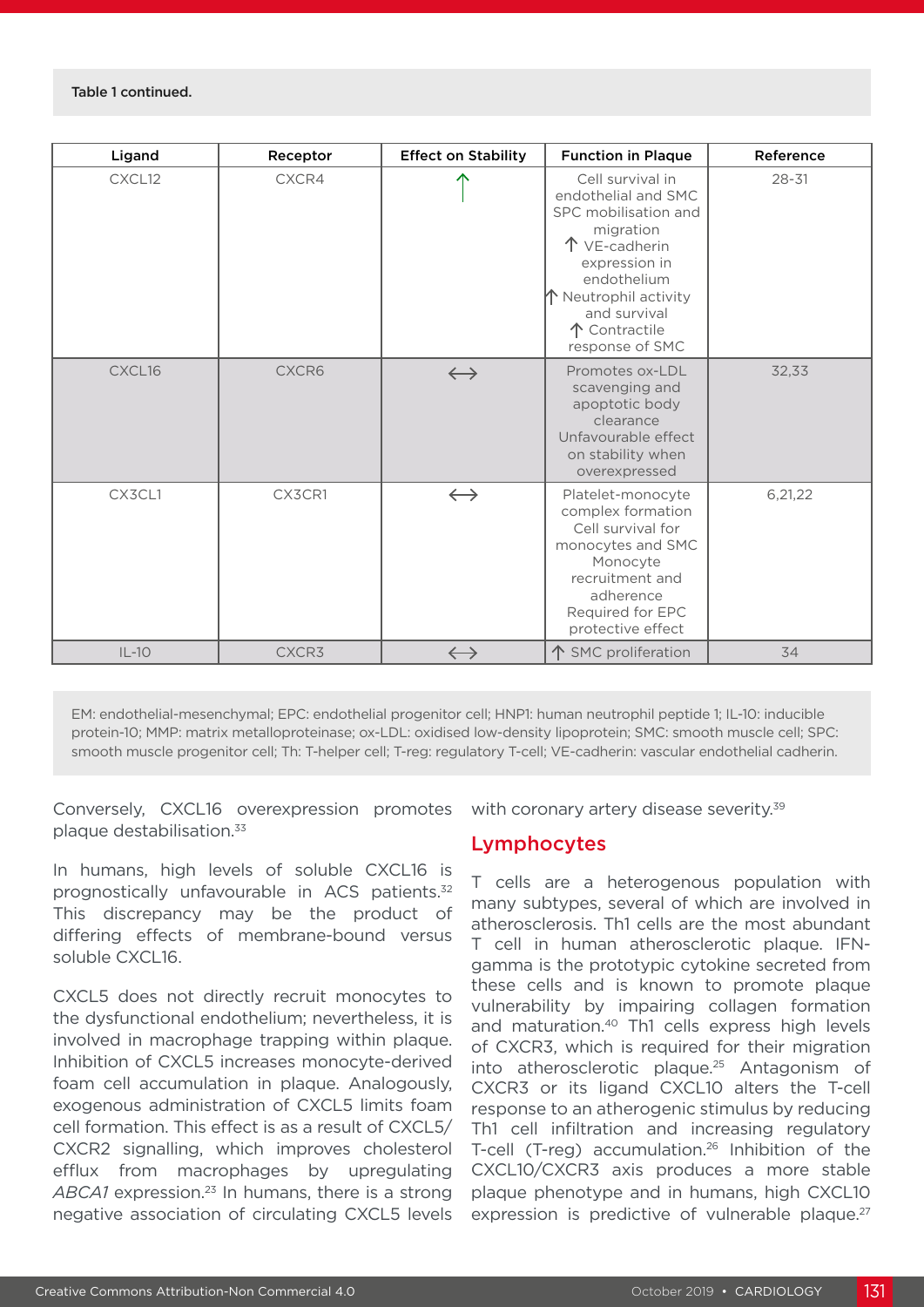

#### Figure 1: Chemokines in the destabilisation of atherosclerotic plaque.

Immune cells are recruited to atherosclerotic lesions by chemokines, primarily produced by the dysfunctional endothelium. Platelets also contribute to the chemotactic gradient by secreting CCL5. The secretion of MMP from intraplaque immune cells leads to the degradation of collagen. The necrotic develops as a result of impaired efferocytosis. Endothelial-mesenchymal transition occurs in advanced lesions, mediated by CCL4.

E  $\rightarrow$  M: endothelial mesenchymal transition; EPC: endothelial progenitor cell; mono: monocyte; Mø: macrophage; Neu: neutrophil; ox-LDL: oxidised-low-density lipoprotein; TGF-β: transforming growth factor β; Th1: T-helper cell 1; VSMC: vascular smooth muscle cell.

Moreover, dual inhibition of CCR5 and CXCR3 suppresses the T-cell response in atherosclerosis, by reducing T-cell accumulation and INF-gamma expression by 95% and 98%, respectively.<sup>13</sup>

CCR7 is another chemokine receptor involved in regulating the T-cell response. CCR7 knockout exacerbates atherosclerotic disease progression.

CCR7-deficient mice display enhanced T-cell accumulation in plaque and polarisation of the T-cell response, whereby serum levels of IL-4 and TGF-β decrease and IL-12p40 and IL-17F increase. This implies that CCR7 signalling is responsible for maintaining the Th2 and T-reg response, while suppressing Th1 activity.<sup>16</sup> In parallel, CCR7 expression in peripheral blood mononuclear cells is significantly reduced in patients with unstable coronary disease compared to those with a stable disease phenotype. Treatment of these patients with aggressive statin therapy has been shown to enhance CCR7 expression.17

T-regs are important negative regulators of the T-cell response. Naturally, T-regs account for 1–5% of the total lesional T cells. CCL17, a dendritic cell-derived chemokine, is known to limit T-reg expansion. CCL17 deficiency enhances T-reg expansion, increases T-reg intraplaque accumulation, and attenuates atheroma progression. Additionally, atherosclerotic lesions in CCL17-deficient mice, display a more stable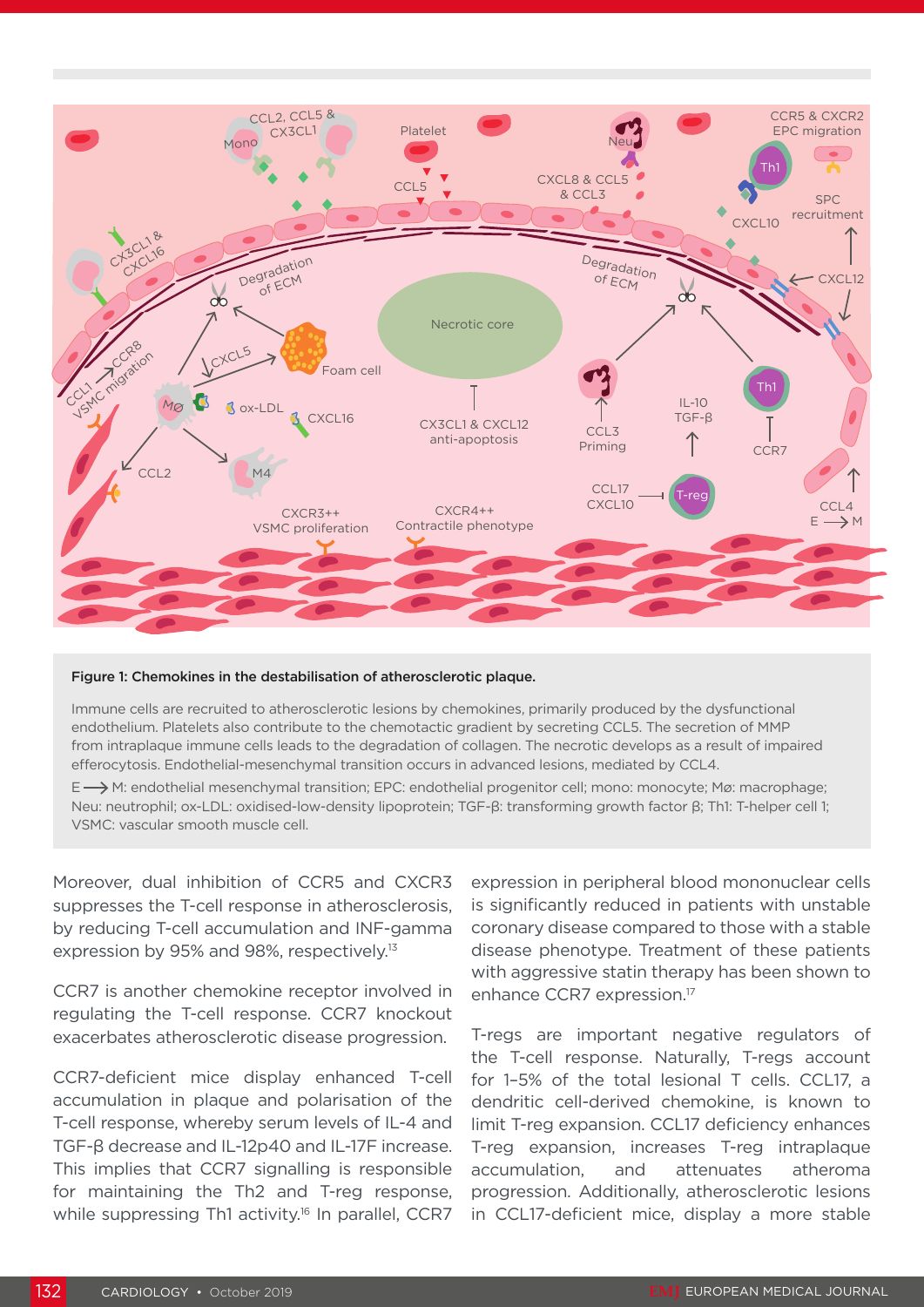phenotype with increased SMC content. These findings are supported by the elevated expression of CCL17 observed in human atherosclerotic tissue.15 Similar to T-regs, B-cells appear to be atheroprotective. Global B-cell deletion exacerbates the development and progression of atherosclerosis in mice.<sup>20</sup> B-cells are recruited to plaque via CCL20/CCR6 and adoptive transfer of CCR6+/+ B-cells to ApoE-/- mice induces plaque regression.20

#### Neutrophils

More recently, neutrophils have been identified as key players in plaque instability. Activation of neutrophils results in the release of preformed inflammatory proteins and ultimately the generation of neutrophil extracellular traps, which in turn drive plaque rupture.<sup>4</sup> Neutrophils naturally express CCR5, which can be increased by the presence of a high-fat diet. $9$  It has been demonstrated that platelet-derived CCL5 acts via CCR5 to induce neutrophil migration into plaque.11 CCL5 is also known to interact with CXCL4 and specific blocking of this interaction reduces neutrophil recruitment and neutrophil extracellular traps formation.<sup>12</sup> Furthermore, CXCL8, produced largely by monocytes and macrophages, promotes lesional neutrophil accumulation via CXCR1 and CXCR2. In human subjects with stable coronary artery disease, baseline serum CXCL8 is a robust predictor of future cardiovascular events.24

The chemokine receptors CXCR2 and CXCR4 function in an opposing fashion to regulate neutrophil trafficking. CXCR2 is required for neutrophil recruitment from the bone marrow. In contrast, activation of CXCR4 promotes neutrophil retention in the bone marrow.<sup>41</sup> Mice treated with a CXCR4 antagonist display a 4-fold increase in relative neutrophil accumulation within plaque42 and a higher incidence of intraplaque haemorrhage.28 Neutrophils lacking functional CXCR4 have augmented myeloperoxidase activity and enhanced cell survival, illustrating that CXCR4 deficiency not only increases neutrophil homing to plaque, but also amplifies their activity.28 CCL3 plays a similar role in neutrophil homeostasis. Haematopoietic deficiency of CCL3 reduces both circulating and plaque neutrophil content, which is most probably attributable to higher rates of apoptosis observed in CCL3deficient neutrophils. Additionally, the absence of CCL3 impairs neutrophil responsiveness to other chemotactic stimuli, such as CXCL1.9

#### Chemokines and the Necrotic Core

Generation of the necrotic core results from impaired efferocytosis: a combination of profound intraplaque apoptosis and reduced phagocytic capacity of macrophages. Chemokines have direct and indirect effects on the necrotic core. Indirectly, chemokines mediate immune cell infiltration and thus, the extent of intraplaque apoptosis. Directly, chemokines are involved in cell survival signalling and macrophage polarisation. Treatment of mice with CX3CL1-fc, a long acting CX3CR1 agonist, reduces necrotic core burden, at least partly due to the antiapoptotic effects of CX3CL1 signalling in macrophages and SMC.43 CXCL12 is known to have a similar effect, whereby CXCL12/CXCR4 signalling counteracts apoptosis in endothelial and SMC.29

Macrophage populations differ in their response to various chemotactic stimuli and their phagocytic ability. M1 macrophages migrate in response to CCL19/CCL21 signalling via CCR7. Although M2 macrophages express similar amounts of CCR7 they do not respond to CCL19/ CCL21 stimulation.18 CCL19/CCL21 signalling has also been implicated in macrophage egress from lesions. Inhibition of both ligands suppresses plaque regression and it has been proposed that the macrophage egression properties of statins may be CCR7-dependent.<sup>19</sup> The platelet-derived chemokine, CXCL4, has recently been shown to induce a novel macrophage phenotype, termed M4. M4 macrophages display a pro-inflammatory phenotype, characterised by high IL-6, TNFα, and matrix metalloproteinase-7 (MMP-7) expression, in combination with reduced phagocytic capacity. High intraplaque accumulation of M4 macrophages is associated with features of vulnerability.22 This indicates that platelet activation may promote progression of the necrotic core via the secretion of CXCL4.

#### CHEMOKINES AND THE FIBROUS CAP

The fibrous cap is typically a collagen-rich structure interspersed with SMC that acts as a barricade between the pro-thrombotic core of a lesion and the circulating coagulation factors.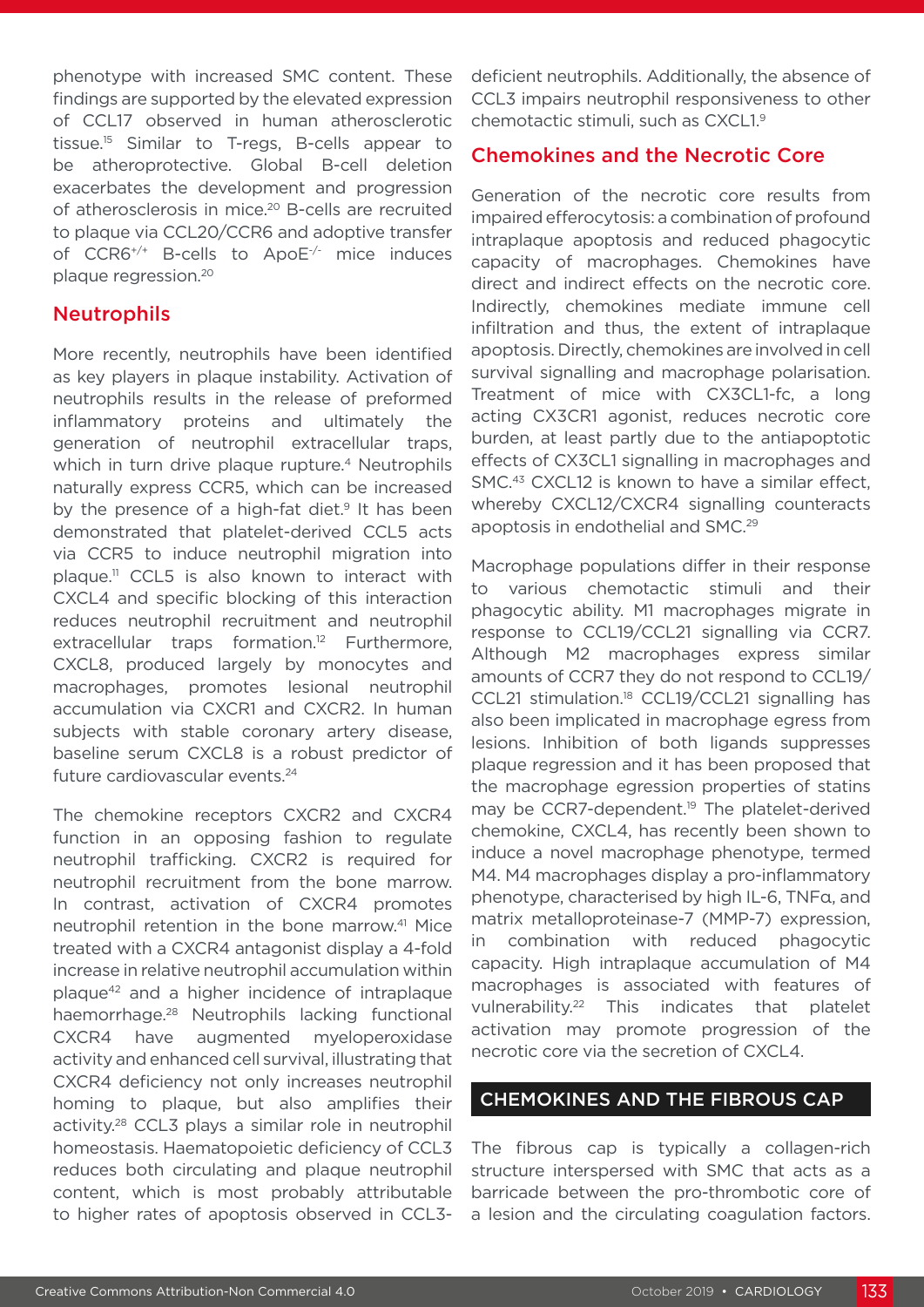Neointimal recruitment of SMC is facilitated by CCL1 and CCR8.<sup>5</sup> Continual SMC recruitment in combination with the deposition, cross-linking, and maturation of collagen leads to the formation of the fibrous cap. The thickness, and therefore stability, of the cap is largely dependent on two factors: MMP expression and SMC content. Rupture-prone regions of human atherosclerotic plaque show increased levels of MMP 1, 3, 8, 9, 11, 14, and 16, in combination with reduced SMC accumulation.<sup>44</sup>

There is extensive evidence describing a regulatory effect of chemokines on MMP activity. Stimulation of monocytes with either CCL2, CCL3, CCL4, or CCL5 increases the expression of MMP-9 and MMP-14.<sup>6,7</sup> It is thought that these effects are primarily mediated via CCR1 and CCR2, as mice deficient in these receptors have diminished MMP production.45,46 Additionally, CCL2 is known to mediate cross-talk between macrophages and SMC, particularly in a high glucose environment. In this setting, macrophagederived CCL2 increases MMP-1 and MMP-9 secretion from SMC.<sup>8</sup>

Chemokines modulate SMC accumulation and functionality in plaque. Mice deficient in CCR5 show increased SMC and IL-10 intraplaque expression, suggesting that CCR5 may be a negative regulator of SMC migration into plaque.47 Alternatively, activation of CXCR3 enhances SMC proliferation.34 Similarly to many of the cells involved in atherosclerosis, SMC demonstrate plasticity, which can be influenced by CXCR4. SMC-specific CXCR4-deficiency causes a phenotypic switch from contractile to synthetic: a switch associated with foam-cell formation.<sup>30</sup> Smooth muscle progenitor cells, when recruited to atherosclerotic lesions, promote stability. CXCL12 treatment mobilises smooth muscle progenitor cells from the bone marrow and recruits them to atherosclerotic plaque. Mice treated with CXCL12 display increased fibrous cap thickness.31 In humans, plasma CXCL12 expression is reduced in patients with coronary heart disease, particularly in those with an unstable phenotype.48 This reduction in CXCL12 may produce the upregulation of the CXCL12 receptor, CXCR4, seen in patients with unstable lesions.<sup>49</sup>

## Endothelial Integrity

Plaque erosion, characterised by endothelial denudation at the plaque-blood interface, is another mechanism that promotes instability. Endothelial-mesenchymal transition, a process whereby EC polarise toward a myofibroblast-like cell and accumulate within plaque, is known to alter plaque stability. The extent of endothelialmesenchymal transition is greatly increased in unstable and ruptured plaques.<sup>10</sup> Yang et al.<sup>50</sup> demonstrated that foam cell-derived CCL4 acts via EC-expressed CCR5 to promote endothelialmesenchymal transition in atherosclerotic plaque: a process that could be inhibited by maraviroc, a commonly available CCR5 antagonist. Activation of CXCR4 by its ligand CXCL12 provides an antiatherogenic effect by enhancing endothelial barrier function. More specifically, CXCL12/ CXCR4 signalling increases vascular endothelial cadherin expression, therefore stabilising endothelial junctions.<sup>30</sup>

Endothelial progenitor cells (EPC) are important for maintaining a functional endothelium. Patients with atherosclerosis have reduced EPC numbers and enhancing EPC activity has been shown to promote plaque regression.51 EPC recruitment to plaque is driven by the activation of CCR5 and CXCR2. CCR5 overexpression in mice, dramatically increases lesional EPC recruitment, EC coverage of coronary plaque and systemic nitric oxide levels; indicating improved EC function.21 Similarly, CXCR2 antagonism blunts EPC migration and EPC induced plaque regression. In the same study, it was found that CX3CR1 expression was required for the atheroprotective effects of EPC, despite the fact that CX3CR1 deficiency did not alter EPC migration.<sup>52</sup>

#### THERAPEUTIC CHEMOKINE MODULATION TO ENHANCE PLAQUE STABILITY

Plaque stability is largely influenced by inflammation. As such, immunotherapies provide a novel method for promoting stability of atherosclerotic lesions. Results from the Canakinumab Anti-inflammatory Thrombosis Outcome Study (CANTOS)<sup>53</sup> confirmed that specifically targeting components of the inflammatory response can be effective in the secondary prevention of cardiovascular disease.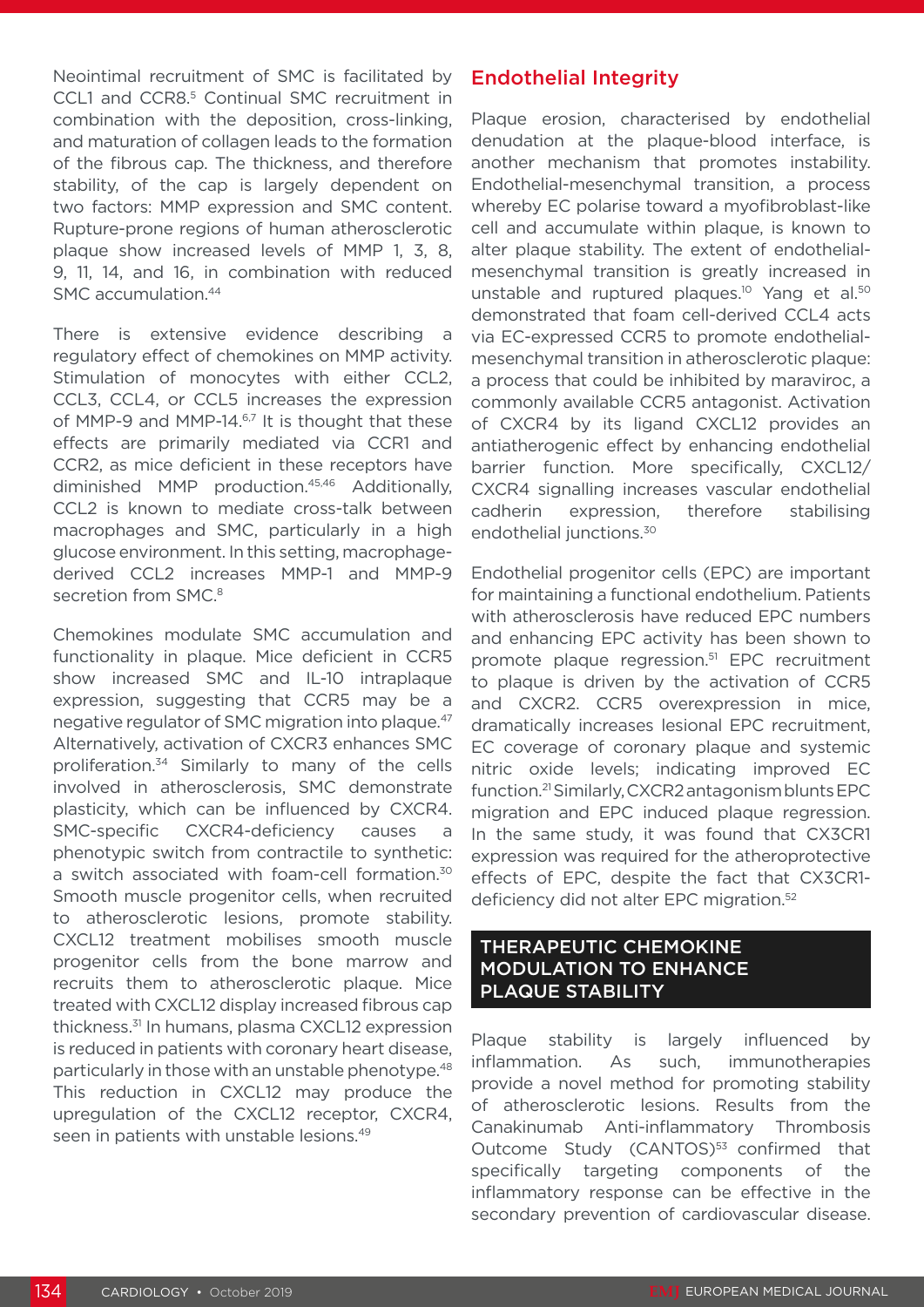However, immunotherapies have a common pitfall: potential oversuppression of the immune system, rendering the host susceptible to infection.53 This adverse effect is the primary barrier stalling the large-scale implementation of immunotherapies in patients with atherosclerosis. Proper immune function is a delicate balance between infection (underactivation) and inflammation (overactivation). Therefore, finding the ideal therapeutic target that does not offset this equilibrium remains key to developing effective immunotherapies.

As described above, chemokines are an essential component of the inflammatory response, ultimately responsible for the destabilisation of plaque. Consequently, chemokine-targeted therapies have gained popularity in recent years. Numerous preclinical studies have demonstrated that antichemokine therapies are effective at reducing plaque burden and instability. Despite this, there is a lack of translational data confirming these findings in patients with atherosclerotic disease.

## CCL2/CCR2

The CCL2/CCR2 axis is the most commonly targeted chemokine pathway in atherosclerosis. Generally speaking, inhibition of this pathway stunts progression and promotes a morphologically stable plaque. Local gene silencing of CCL2 reduces plaque disruption rates by approximately 80%, in mice. This improved stability was facilitated by increased fibrous cap thickness and SMC and collagen content, in combination with a large reduction in lesional macrophage accumulation.<sup>54</sup> Antagonism of CCR2 produces similar results. Bot et al.<sup>55</sup> reported that administration of 15a, an orthosteric small molecule CCR2 antagonist, greatly reduced intraplaque macrophage accumulation and necrotic core size. 15a also reduced circulating classicalmonocytes number, suggesting that CCR2 is required for classical monocyte recruitment from the bone marrow.<sup>55</sup> On the contrary, a reduction in circulating monocyte numbers may imply an impaired immune response. Another CCR2 antagonist, 7ND, has been trialled in mice and rabbits. Treatment of ApoE-/- mice with 7ND increased the plaque stability score, as measured by collagen, macrophage, and lipid composition of the lesion.<sup>56</sup> In rabbits, administration of 7ND prevented plaque disruption, which was

associated with an increase in fibrous cap thickness.57 Evidently, inhibition of the CCL2/CCR2 axis is effective at suppressing the atherogenic immune response. However, recent evidence suggests that the efficacy of such treatment is related to circadian rhythm and thus, dosing is time dependent. Winter et al.<sup>58</sup> demonstrated that myeloid cell recruitment from bone marrow is not constant; it occurs in peaks throughout the day. As such, the authors further reported that CCR2 neutralisation is most effective when administered just prior to the peak of myeloid cell recruitment.58

To the authors' knowledge, there has only been one CCR2 antagonist trialled in humans. Gilbert et al.59 employed MLN1202, a CCR2-specific monoclonal antibody, to assess the effect of CCR2 blockade on C-reactive protein levels in individuals at increased risk of atherosclerosis. This study demonstrated that short-term CCR2 blockade was not only safe but efficacious in suppressing atherosclerosis-associated inflammation. Larger Phase III trials are required to confirm these findings and evaluate longterm safety and efficacy of CCR2 antagonism in humans with atherosclerotic disease.

## CX3CR1

Many of the methods employed to disrupt chemokine pathways are not easily translatable to human clinical trials. To address this, Zhou et al.<sup>60</sup> developed an anti-CX3CR1 vaccination, which was trialled in ApoE-/- mice. Vaccinated mice showed a 35% reduction in plaque size and a 5-fold reduction in macrophage infiltration. Despite this, the M1/M2 lesional macrophage ratio or SMC content was unaltered by vaccination.<sup>60</sup> In direct contrast, Riopel et al.<sup>43</sup> reported that enhanced CX3CR1 activation is atheroprotective, whereby, administration of CX3CL1-fc to mice produced a more stable plaque. CX3CL1-fc treated mice had reduced M1 and T-cell accumulation and a smaller necrotic core. Moreover, these mice had enhanced intraplaque SMC and collagen content.<sup>43</sup>

## CCL5/CCR5

The CCL5/CCR5 axis has also been an attractive target for modulating plaque. Met-RANTES, a CCR1 and CCR5 antagonist, displays a significant atheroprotective effect. LDLr-/- mice treated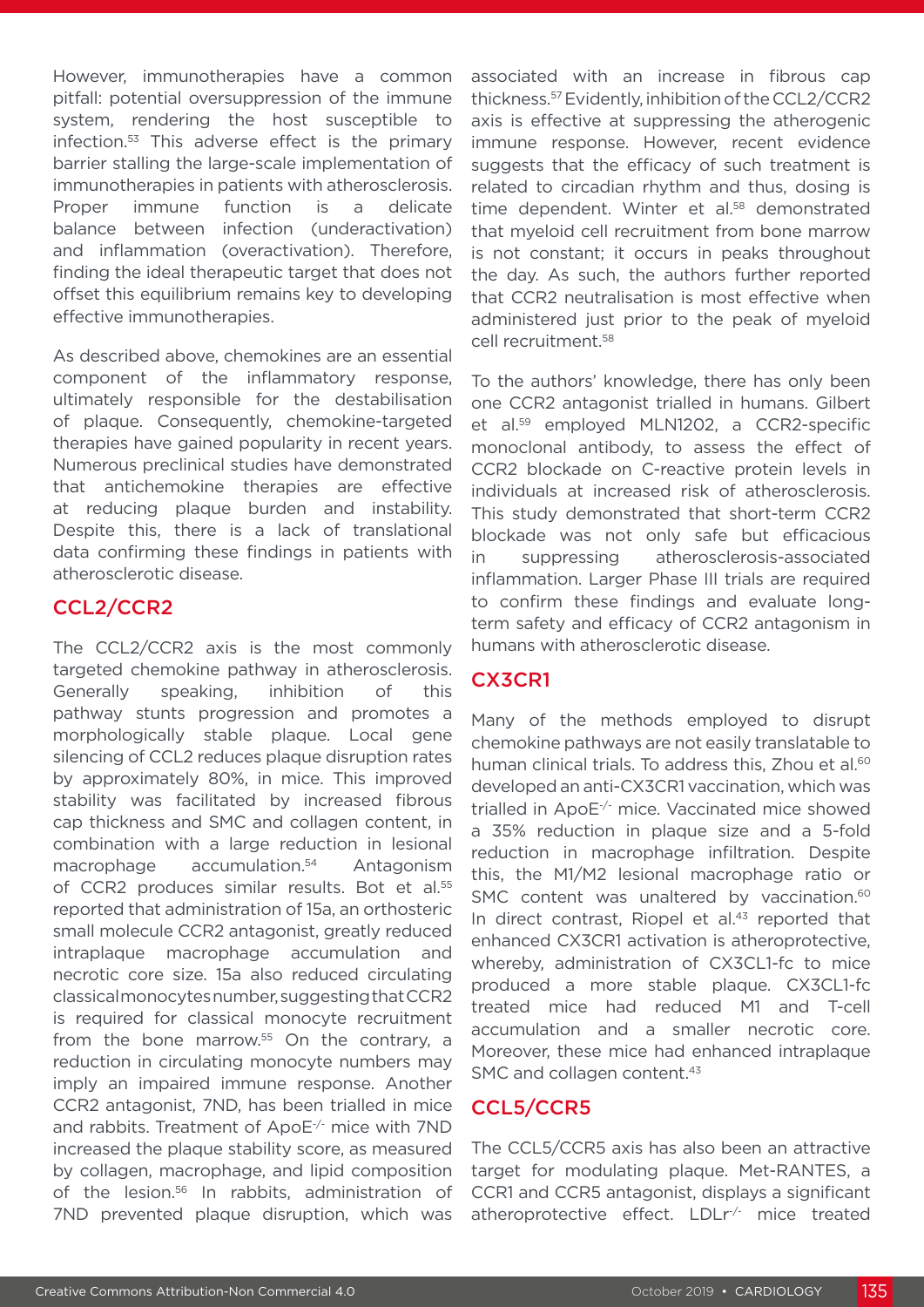with Met-RANTES show reduced macrophage and lymphocyte infiltration and reduced MMP-9 expression. Consequently, these lesions had a thicker fibrous cap and increased intraplaque collagen.61 Similar effects were reported with the use of  $\lceil$ <sup>44</sup>AANA<sup>47</sup>]-RANTES, a CCL5 antagonist. Administration of [44AANA47]-RANTES promoted regression of established lesions and produced a more stable plaque.<sup>62</sup> The CCR5 antagonist maraviroc, also appears effective at stunting plaque progression. In a mouse model of late-stage atherosclerosis, daily administration of maraviroc attenuated plaque progression and intraplaque macrophage accumulation.<sup>63</sup>

#### Other Chemokine Targets

Several other chemokine ligands and receptors have been targeted in atherosclerosis. Administration of a CXCL10-neutralising antibody has been shown to prevent vulnerable plaque development by increasing lesional SMC and collagen content, while significantly reducing the relative necrotic core size.<sup>27</sup> Evasin-3, a CXCL1 and CXCL2 antagonist, promotes plaque stabilisation by reducing intraplaque neutrophil infiltration and MMP-9 expression.<sup>64</sup> Antagonism of CXCR3 or CCL17 may also promote plaque stabilisation by increasing T-reg expansion. Inhibition of either receptor causes an increase in T-reg expansion and a reduction in plaque progression.15,26

A group of scavenger receptors involved in the regulation of chemokine activity have recently been described in the literature, termed atypical chemokine receptors (ACKR). ACKR differ from classical chemokine receptors as they do not couple G proteins; thus, they act to scavenge, internalise, and transport chemokines without initiating a signalling cascade.<sup>65</sup> There are currently four known ACKR, two of which are clearly involved in the progression of atherosclerosis. ACKR1, expressed primarily on erythrocytes and venular EC, binds >20 different inflammatory chemokines. ACKR1-deficiency in mice stunts atherogenesis and skews macrophage polarisation toward a less inflammatory phenotype.<sup>66</sup> ACKR1deficiency has also been shown to suppress macrophage migration by inhibiting CCL2 expression on the surface of erythrocytes.<sup>67</sup> In

contrast, ACKR3 appears to be atheroprotective. Genetic ablation of ACKR3 increases systemic cholesterol levels and promotes progression of atherosclerotic lesions.<sup>68</sup> Moreover, ACKR3 is involved in mediating EPC survival and homing as well as vascular SMC migration.<sup>65</sup> Pharmacological manipulation of ACKR expression may provide a novel mechanism to regulate chemokine activity and minimise global immune suppression. Therefore, future studies investigating the possibility of pharmacological ACKR modulation would be of great benefit to cardiovascular research.

#### CURRENT AND FUTURE DIRECTIONS

Despite abundant preclinical data, there is limited translational research investigating the effect of antichemokine medications in patients with atherosclerotic disease. This may be due to the potential increased risk of infection and/ or the enormous cost associated with drug development. However, results from oncological studies suggest otherwise. Many antichemokine therapies have been trialled in cancer patients and demonstrate a sound safety and tolerability profile.<sup>69</sup> Adapting these medications for use in cardiovascular disease may allow cost and time-effective development of antiatherogenic, chemokine-targeted therapies. Future studies should aim to translate lab-based findings into robust clinical trials, potentially drawing from the methodology employed in the CANTOS study.<sup>53</sup>

### **CONCLUSION**

Chemokines are unequivocally involved in all stages of atherosclerosis. Evidently, the role of chemokines extends well beyond the sole recruitment of immune cells and there are now abundant data implicating chemokines in the destabilisation of atherosclerotic plaque. Manipulation of chemokine pathways represents a novel therapeutic target for the stabilisation of coronary plaque; nevertheless, is not without its challenges. Careful selection of drug targets may help mitigate risk and ultimately produce an effective antichemokine therapy.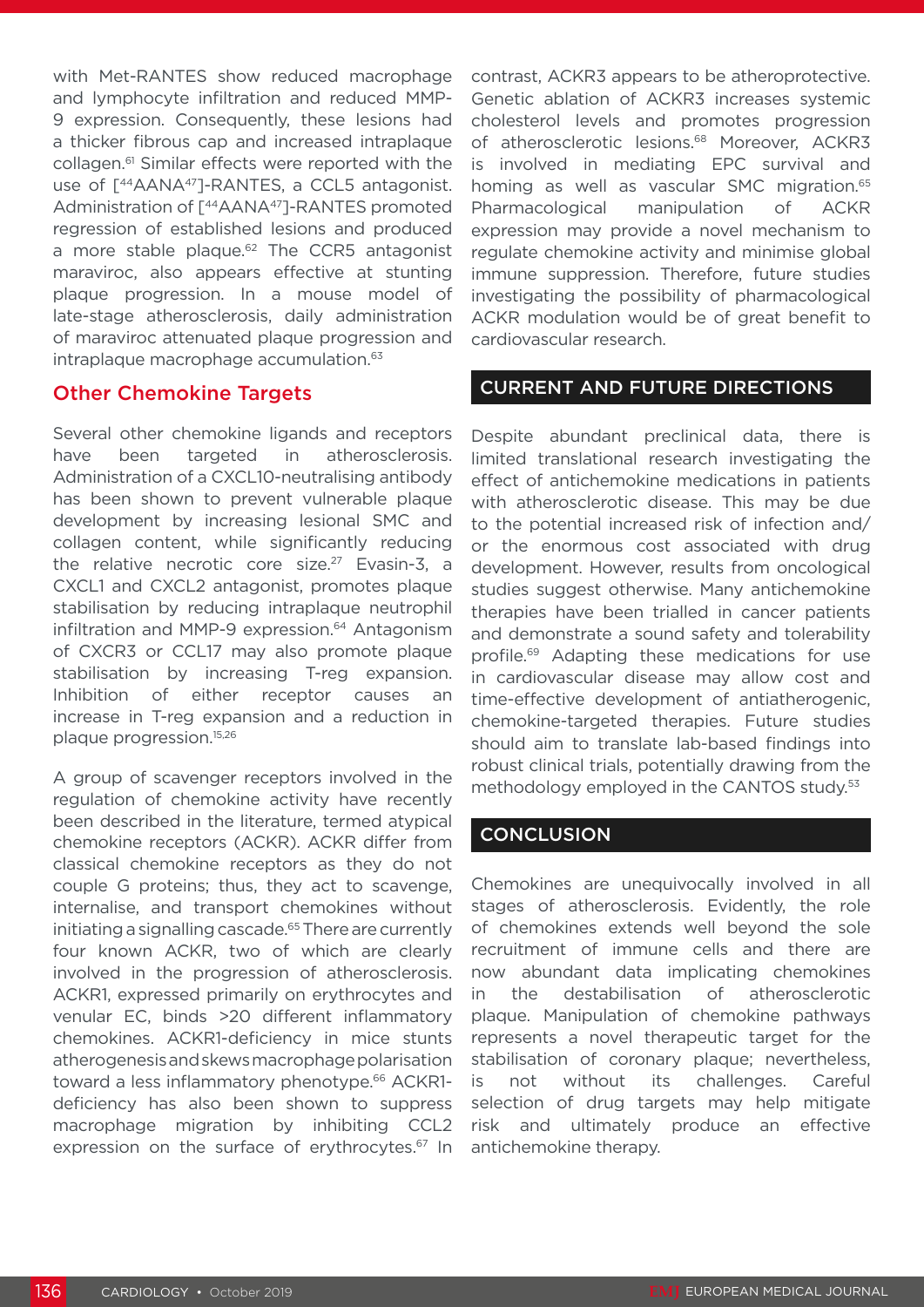#### References

- 1. Stefanadis C et al. Coronary atherosclerotic vulnerable plaque: Current perspectives. J Am Heart Assoc. 2017;6(3):e005543.
- 2. Libby P. Inflammation in atherosclerosis. Arterioscler Thromb Vasc Biol. 2012;32(9):2045-51.
- 3. Zlotnik A, Yoshie O. The chemokine superfamily revisited. Immunity. 2012;36(5):705-16.
- 4. Kurup R, Patel SR. Neutrophils in acute coronary syndrome. Eur Med J Cardiol. 2017;5(1):79-87.
- Haque NS et al. Chemokine receptor–8 (CCR8) mediates human vascular smooth muscle cell chemotaxis and metalloproteinase-2 secretion. Blood. 2004;103(4):1296- 304.
- 6. Richardson VJ. Divergent and synergistic regulation of matrix metalloprotease production by cytokines in combination with C-C chemokines. Int J Immunopathol Pharmacol. 2010;23(3):715-26.
- 7. Robinson SC et al. Chemokine stimulation of monocyte matrix metalloproteinase-9 requires endogenous TNF-alpha. Eur J Immunol. 2002;32(2):404-12.
- 8. Macarie RD et al. The expression of MMP-1 and MMP-9 is up-regulated by smooth muscle cells after their cross-talk with macrophages in high glucose conditions. J Cell Mol Med. 2018;22(9):4366-76.
- 9. de Jager SC et al. Leukocyte-Specific CCL3 deficiency inhibits atherosclerotic lesion development by affecting neutrophil accumulation. Arterioscler Thromb Vasc Biol. 2013;33(3)e75-83.
- 10. Evrard SM et al. Endothelial to mesenchymal transition is common in atherosclerotic lesions and is associated with plaque instability. Nat Commun. 2016;7:11853.
- 11. Soehnlein O. Multiple roles for neutrophils in atherosclerosis. Circ Res. 2012;110(6):875-88.
- 12. Vajen T et al. Blocking CCL5-CXCL4 heteromerization preserves heart function after myocardial infarction by attenuating leukocyte recruitment and NETosis. Sci Rep. 2018;8(1):875- 88.
- 13. van Wanrooij EJ et al. HIV entry inhibitor TAK-779 attenuates atherogenesis in low-density lipoprotein receptor-deficient mice. Arterioscler Thromb Vasc Biol. 2005;25(12):2642-7.
- 14. Alard JE et al. Recruitment of classical monocytes can be inhibited by disturbing heteromers of neutrophil HNP1 and platelet CCL5. Sci Transl Med. 2015;7(317):196-317.
- 15. Weber C et al. CCL17-expressing

dendritic cells drive atherosclerosis by restraining regulatory T cell homeostasis in mice. J Clin Invest. 2011;121(7):2898-910.

- 16. Wan W, Murphy PM. Regulation of atherogenesis by chemokines and chemokine receptors. Arch Immunol Ther Exp (Warsz). 2013;61(1):1-14.
- 17. Damås JK et al. Enhanced expression of the homeostatic chemokines CCL19 and CCL21 in clinical and experimental atherosclerosis: Possible pathogenic role in plaque destabilization. Arterioscler Thromb Vasc Biol. 2007;27(3):614-20.
- 18. Xuan W et al. The chemotaxis of M1 and M2 macrophages is regulated by different chemokines. J Leukoc Biol. 2015;97(1):61-9.
- 19. Zernecke A, Weber C. Chemokines in atherosclerosis: Proceedings resumed. Arterioscler Thromb Vasc Biol. 2014;34(4):742-50.
- 20. Doran AC et al. B-Cell aortic homing and atheroprotection depend on Id3. Circ Res. 2012;110(1):e1-12.
- 21. Zhang Z et al. CCR5 facilitates endothelial progenitor cell recruitment and promotes the stabilization of atherosclerotic plaques in ApoE−/− mice. Stem Cell Res Ther. 2015;6:36.
- 22. Domschke G, Gleissner CA. CXCL4 induced macrophages in human atherosclerosis. Cytokine. 2017. [Epub ahead of print].
- 23. Rousselle A et al. CXCL5 limits macrophage foam cell formation in atherosclerosis. J Clin Invest. 2013;123(3):1343-7.
- 24. Inoue T et al. Interleukin-8 as an independent predictor of long-term clinical outcome in patients with coronary artery disease. Int J Cardiol. 2008;124(3):319-25.
- 25. Altara R et al. Emerging importance of chemokine receptor CXCR3 and its ligands in cardiovascular diseases. Clin Sci (Lond). 2016;130(7):463-78.
- 26. van Wanrooij EJ et al. CXCR3 antagonist NBI-74330 attenuates atherosclerotic plaque formation in LDL receptor-deficient mice. Arterioscler Thromb Vasc Biol. 2008;28(2):251-7.
- 27. Segers D et al. Atherosclerotic plaque stability is affected by the chemokine CXCL10 in both mice and humans. Int J Inflam. 2011;2011:936109.
- 28. Bot I et al. CXCR4 blockade induces atherosclerosis by affecting neutrophil function. J Mol Cell Cardiol. 2014;74:44-52.
- 29. Zernecke A et al. Delivery of microRNA-126 by apoptotic bodies induces CXCL12-dependent vascular protection. Sci Signal. 2009;2(100):ra81.
- 30. Döring Y et al. Vascular CXCR4 limits atherosclerosis by maintaining arterial integrity: Evidence from mouse and human studies. Circulation. 2017;136(4):388-403.
- 31. Akhtar S et al. CXCL12 promotes the stabilization of atherosclerotic lesions mediated by smooth muscle progenitor cells in Apoe-Deficient mice. Arterioscler Thromb Vasc Biol. 2013;33(4):679-86.
- 32. Jovanović I et al. CXCL16 in vascular pathology research: From macro effects to microRNAs. J Atheroscler Thromb. 2015;22(10):1012-24.
- 33. Yi GW et al. Overexpression of CXCL16 promotes a vulnerable plaque phenotype in apolipoprotein E–Knockout Mice. Cytokine. 2011;53(3):320-6.
- 34. Wang HJ et al. IP-10/CXCR3 axis promotes the proliferation of vascular smooth muscle cells through ERK1/2/ CREB signaling pathway. Cell Biochem Biophys. 2017;75(1):139-47.
- 35. Tacke F et al. Monocyte subsets differentially employ CCR2, CCR5, and CX3CR1 to accumulate within atherosclerotic plaques. J Clin Invest. 2007;117(1):185-94.
- 36. Combadière C et al. Combined inhibition of CCL2, CX3CR1, and CCR5 abrogates Ly6C(hi) and Ly6C(lo) monocytosis and almost abolishes atherosclerosis in hypercholesterolemic mice. Circulation. 2008;117(13):1649-57.
- 37. Zhong ZX et al. Role of chemokines in promoting instability of coronary atherosclerotic plaques and the underlying molecular mechanism. Braz J Med Biol Res. 2014;48(2):161-6.
- 38. Apostolakis S, Spandidos D. Chemokines and atherosclerosis: Focus on the CX3CL1/CX3CR1 pathway. Acta Pharmacol Sin. 2013;34(10):1251-6.
- 39. Ravi S et al. Clinical evidence supports a protective role for CXCL5 in coronary artery disease. Am J Pathol. 2017;187(12):2895-911.
- 40. Hansson GK et al. Inflammation and plaque vulnerability. J Intern Med. 2015;278(5):483-93.
- 41. Eash KJ et al. CXCR2 and CXCR4 antagonistically regulate neutrophil trafficking from murine bone marrow. J Clin Invest. 2010;120(7):2423-31.
- 42. Zernecke A et al. Protective role of CXC receptor 4/CXC ligand 12 unveils the importance of neutrophils in atherosclerosis. Circ Res. 2008;102(2):209-17.
- 43. Riopel M et al. CX3CL1-Fc treatment prevents atherosclerosis in Ldlr KO mice. Mol Metab. 2019;20:89-101.
- 44. Newby AC. Metalloproteinases and vulnerable atherosclerotic